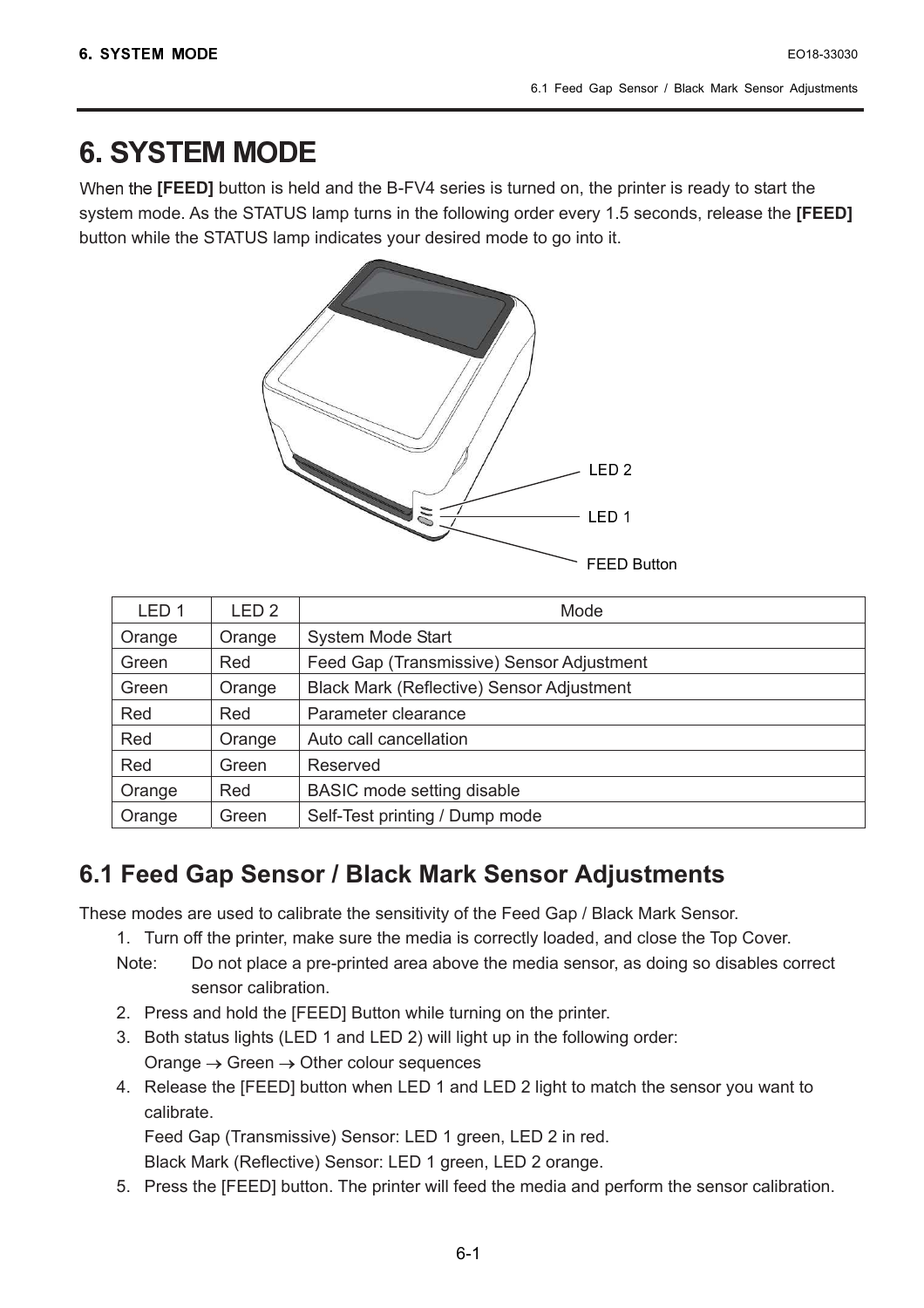# 6.2 Parameter Clear

When LED 1 lights in red and LED 2 lights in red during the system mode, releasing the **[FEED]** button performs a Parameter Clearance. The printer will restore to default setting and reset automatically.

| Parameter                    | <b>Initial Setting</b>          |
|------------------------------|---------------------------------|
| Tone adjust value(Trans.)    | $-3$                            |
| Tone adjust value(Direct)    | $\overline{0}$                  |
| Feed adjust value            | $0.0$ mm                        |
| Cut adjust value             | $0.0$ mm                        |
| Backfeed adjust value        | $0.0$ mm                        |
| X-coordinate adjust value    | Not clear                       |
| Codepage                     | PC-850                          |
| Zero Font                    | No slash                        |
| Euro Code                    | 0xB0                            |
| <b>Control Code</b>          | Auto change Mode                |
| Maxi Code Spec               | TYPE1 (Normally)                |
| <b>Label Pitch</b>           | 76.2 mm                         |
| Effective print width        | 104.0 mm                        |
| Effective print length       | 74.2 mm                         |
| Print mode                   | Continuity print                |
| Print speed                  | 203 dpi: 5 ips / 300 dpi: 4 ips |
| Print sensor select          | Transmissive sensor             |
| Auto status response         | <b>Disable</b>                  |
| Ribbon detect sensor         | Not clear                       |
| Feed key                     | Feed                            |
| <b>Forward Feed Wait</b>     | Enable                          |
| <b>Auto Calibration</b>      | Not clear                       |
| Auto TPH check               | Disable                         |
| PC save auto call mode       | Flash memory                    |
| <b>Multiple Label</b>        | <b>Disable</b>                  |
| <b>BASIC</b> Interpreter     | <b>Disable</b>                  |
| Reserved item 1              | Not clear                       |
| Reserved item 2              | Not clear                       |
| Destination                  | Not clear                       |
| <b>USB Serial number</b>     | 000000000001                    |
| <b>Model Name</b>            | Not clear                       |
| <b>Printer Serial Number</b> | Not clear                       |
| <b>Total Feed 1</b>          | Not clear                       |
| Total Feed 2 (for MPS)       | Not clear                       |
| <b>Total Print</b>           | Not clear                       |
| <b>Total Cut</b>             | Not clear                       |
| <b>Baud Rate</b>             | 9600 bps                        |
| Data Length                  | 8 bit                           |
| Stop Bit                     | 1bit                            |
| Parity                       | Not clear                       |
| <b>Flow Control</b>          | XON/XOFF                        |